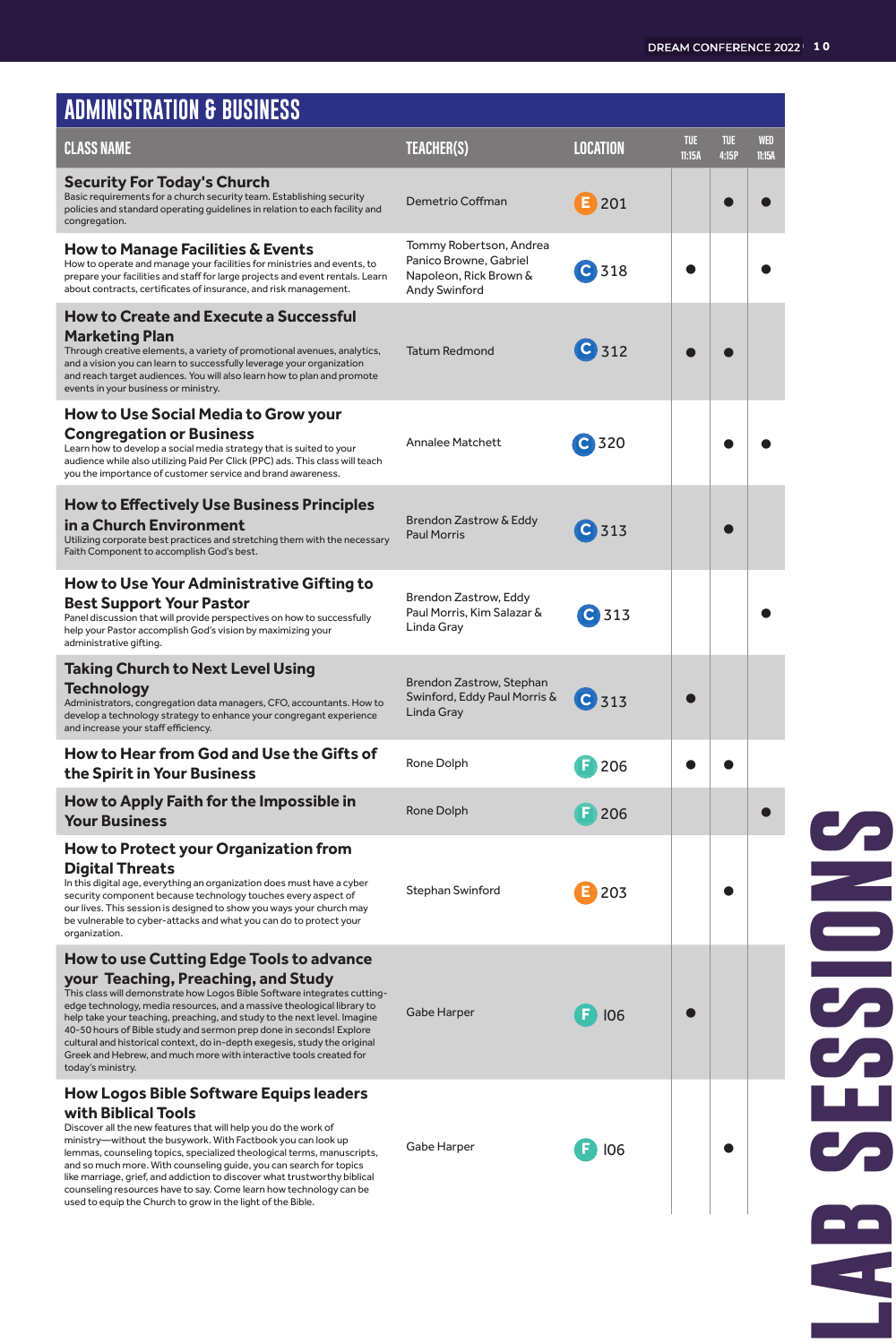### **lab series and the session of the session of the session of the session of the session of the session of the session of the session of the session of the session of the session of the session of the session of the session How to go from Preparation to Proclamation with Logos Bible Software** Logos Bible Software designs tools for today's ministry need change happens when the truth of God's Word is proclaimed. And today, Gabe Harper **F** l06 we must be prepared to study and share the truth of Scripture to a culture that has gone digital. In this session, Gabe Harper show you how to take your sermons and studies from preparation to proclamation with Logos Bible Software. **How to Use Technology to Connect with your Congregation**  Learn about building interactive chatbots, using your public Wi-Fi as Stephan Swinford **E** 203 first point of contact, diving into your church database to reveal smart insights, and many of the other tools that Dream City Church uses to connect with our congregation. **CREATIVE ARTS TUE WED CLASS NAME TEACHER(S) LOCATION TUE 11:15A 4:15P 11:15A How to War in Worship** Adam Ranney, Harrison We live in a world that is filled with chaos, anxiety, fear, loss and Russell & Amanda **A** BACKSTAGE |  $\bullet$ uncertainty. God has given us a tool that battles those situations. Praise is a weapon! The power of one song can shift the atmosphere both Richardson personally and corporately. **Worship Ministry, Part 2: HOW to Make My**  Adam Ranney, Harrison **"WHY" Come To Life** Russell, Jeff May & Amanda **A** BACKSTAGE | | | If you have any influence on the worship atmosphere of your church, or Richardson you have a desire to be in worship ministry on some level, these labs are for you! Come discover WHY & HOW surrounding your worship ministry. **How to Develop the Creative Process from Page to Stage** Brooke Baker & Mekena Create inspiring creative elements for services, productions and special events. Discover the talents and stories that already reside in your Sparks **A** BACKSTAGE NORTH church. Learn key steps in the creative process to bring your idea to life. This workshop can benefit any ministries that need to produce a creative element. **How to Develop a Thriving Arts Program** Many churches would like to have a culture where the art flourish and it can inspire their congregation and community. Our team will guide Brooke Baker & Mekena Sparks **A** BACKSTAGE **A** BACKSTAGE you through developing a vision: discovering unique presentation opportunities: discovering your artistic strengths: cultivating a culture of excellence: developing programs for all ages: recruiting and empowering volunteer leaders and more. **FAMILY MINISTRIES TUE CLASS NAME TEACHER(S) LOCATION TUE WED 11:15A 11:15A 4:15P How to Develop a Pro-Life Ministry and Help Women in Need** Learn how and why the church should minister to women who have had Debi Vandenboom **C** 319 abortions and how to build a culture of LIFE. Learn ways to engage in  $\overline{\mathbf{C}}$ conversation, use church and community resources to build a support system for young women who are pregnant or have young children, and how to help young fathers. **S.O.S. - How to Thrive on the Kids Ministry Island** Tim Webb & Tobias Have you felt all alone and burnt out in your Kids Ministry? In this **C** 314/315 **C** workshop, our Kids Pastors want to help you reframe your perspective, refresh your mind, and renew your spirit, so you can fulfill the call God has 'n given you for your ministry. **How to Keep Kids Engaged**

Sarah Zastrow & Matthew

Don Henning, Skip & Eva

Ron Stewart **F** 105

C 314/315

Gilliam **F** 104

Have you struggled keeping your kids engaged during service? This workshop will help show you how you can take things you already do in your service (Tithes & Offerings, Games, Bible Stories, etc) and apply key, exciting elements to them, to keep your kids on the edge of their seats the entire service.

**How to Start a Grief Share Ministry**

S<br>D<br>D

You'll learn helpful, practical information that will help persons recover from the pain of grief and loss.

**Build Chaplains to Build Your Community Spiritually**

Chaplains are an extension of the local church. They reach the people of our community that can't come to church and provide the spiritual care people need. It is an intense discipleship training that builds servant leaders for the church and community.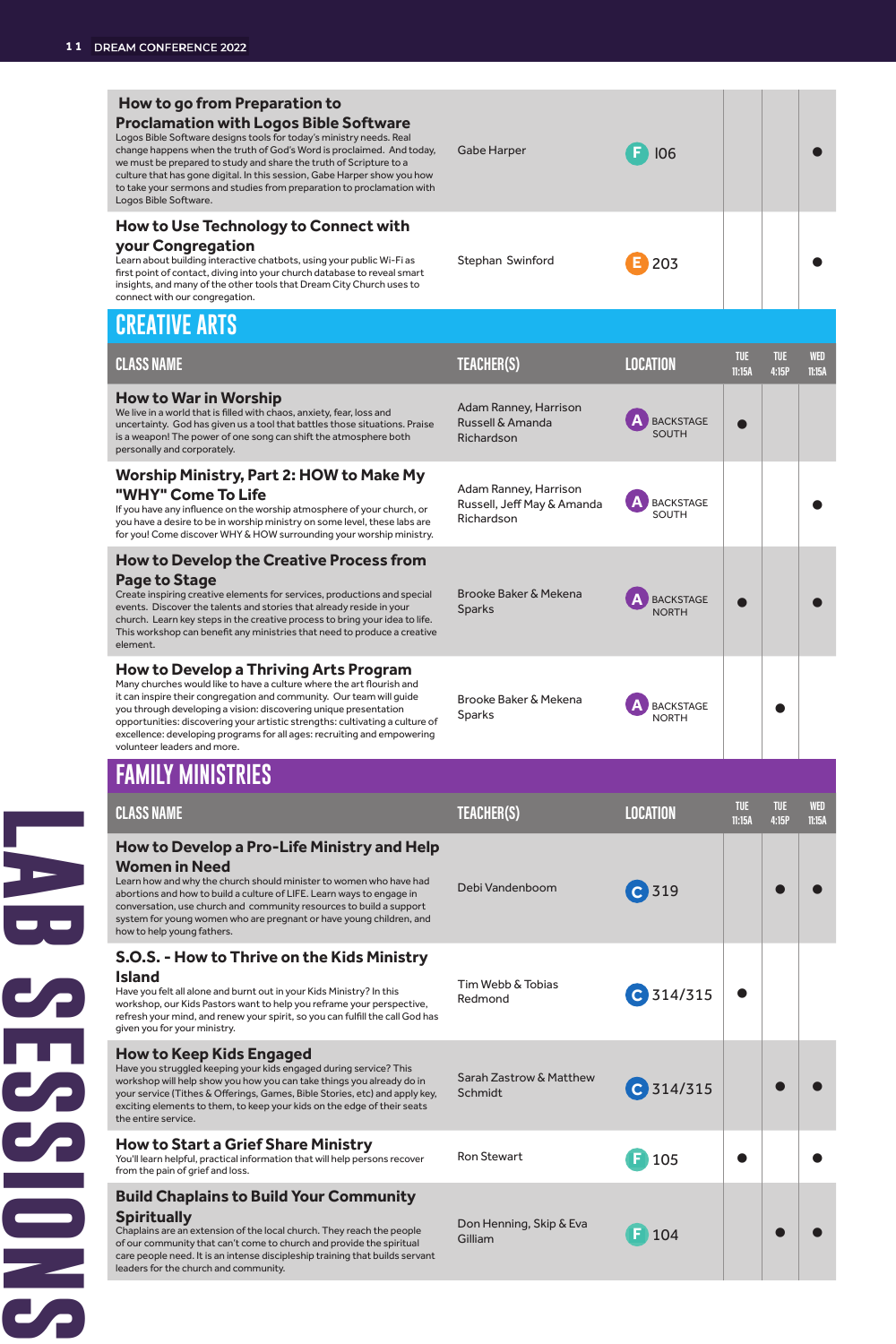| <b>How to Start Meaningful Ministries for</b><br>People with Disabilities and their Families<br>Develop and maintain meaningful ways to serve your disabled adult<br>community. These inculding: Wheelchair Bus Ministry, Sunday morning<br>Bible class, Care Center Ministry, Medical Equipment Lending Closet,<br>Christmas gift bags, Special Needs adult Summer Camp & special events. | Jerry & Cherie Tinsman                                                                                                             | 104                        |                      |                     |                      |
|--------------------------------------------------------------------------------------------------------------------------------------------------------------------------------------------------------------------------------------------------------------------------------------------------------------------------------------------------------------------------------------------|------------------------------------------------------------------------------------------------------------------------------------|----------------------------|----------------------|---------------------|----------------------|
| <b>How to Attract Three Generations of Men's</b><br>Ministry<br>Gain insight on how to bring your young, middle aged and older men<br>together and learn from one another's different perspective on their<br>walk with God.                                                                                                                                                               | <b>Robert Oriza</b>                                                                                                                | $F$ 208                    |                      |                     |                      |
| How to Build a Weekly Discipleship Program<br>for Men<br>Discover how to attract and disciple men on a weekly basis and give the<br>wives a night off at the same time.                                                                                                                                                                                                                    | Robert Oriza                                                                                                                       | F.<br>208                  |                      |                     |                      |
| How to Build a Young Adult Ministry from<br>the Ground Up<br>Discussing the current young adult culture, the basic starting structure,<br>and the current set up of Dream City Young Adults                                                                                                                                                                                                | Josh Blackford                                                                                                                     | <b>G</b> Youth<br>Pavilion |                      |                     |                      |
| How to Build an Impactful Youth Ministry<br>Learn how to build an impactful Youth ministry amidst the ever-changing<br>culture generations Alpha and Z are living in.                                                                                                                                                                                                                      | Kaden Matchett, Rebekah<br>Morales, Ash Matthesius &<br>Noah Kirby                                                                 | C 322                      |                      |                     |                      |
| How to Identify and Address Trauma in<br>Youth Ministry<br>Learn what it means to be trauma informed and not trauma driven in<br>the midst of crisis and how to disciple youth that have walked through<br>traumatic events.                                                                                                                                                               | Kaden Matchett, Rebekah<br>Morales, Ash Matthesius &<br><b>Kennedy Matchett</b>                                                    | C 322                      |                      |                     |                      |
| <b>How to Operate a Multi-Location Youth</b><br>Ministry<br>Discover our proven approach to cultivating life-giving environments to<br>strengthen couples at all stages of their marriage, and create an enriching<br>couples network in your community.                                                                                                                                   | Kaden Matchett, Rebekah<br>Morales, Ash Matthesius &<br>Kennedy Matchett                                                           | 322                        |                      |                     |                      |
|                                                                                                                                                                                                                                                                                                                                                                                            |                                                                                                                                    |                            |                      |                     |                      |
| <b>MINISTRY LEADERSHIP</b>                                                                                                                                                                                                                                                                                                                                                                 |                                                                                                                                    |                            |                      |                     |                      |
| <b>CLASS NAME</b>                                                                                                                                                                                                                                                                                                                                                                          | <b>TEACHER</b>                                                                                                                     | <b>LOCATION</b>            | <b>TUE</b><br>11:15A | <b>TUE</b><br>4:15P | <b>WED</b><br>11:15A |
| <b>How to Recruit and Build a Winning Team</b><br>Around Your Church/Ministry Culture.<br>The lifeline of a thriving ministry or church rests on a staff/team who<br>understands the vision and mission of church, as well as the culture and<br>values of that organization. This lab will discuss the building blocks and<br>methods that can build a winning team.                      | Aryan Wallwork, Brad Baker,<br>Todd Matchett, Cid Cota,<br>Luke Merideth, Matthew<br>Coleman, John Weasel &<br><b>Joe Martinez</b> | 202                        |                      |                     |                      |
| <b>How to Navigate the Complexities of a</b><br><b>Multi-Campus Church.</b><br>This lab will discuss details on structure, processes, and challenges<br>associated with managing a growing a multi-campus church. We need<br>strong leaders to lead the way to ensure the vision and mission of the<br>local church is never compromised.                                                  | Aryan Wallwork, Brad Baker,<br>Todd Matchett, Cid Cota,<br>Luke Merideth, Matthew<br>Coleman, John Weasel &<br>Joe Martinez        | 202                        |                      |                     |                      |
| How To Reimagine Marriage Ministry<br>In these challenging times, we must address the specific needs our<br>couples face today. Join us and find out how to cast a new vision for your<br>marriage ministry, assemble a team, address the hot topics, and create<br>a marriage manual that your couples will use as a resource to strengthen<br>their relationship.                        | Franklin & Lisa Santagate                                                                                                          | The<br>Lounge              |                      |                     |                      |
| How to Encourage Civic Engagement and<br><b>Stand for Truth in Culture</b><br>In a time when Biblical values are under assault and churches are being<br>silenced and shut down, learn how you can be informed, equipped and<br>stand for biblical values as an individual, a small group or churchwide,<br>including what churches can and can't do in this arena.                        | Debi Vandenboom                                                                                                                    | $C$ 319                    |                      |                     |                      |

# ESSIONS **lab sessions** S S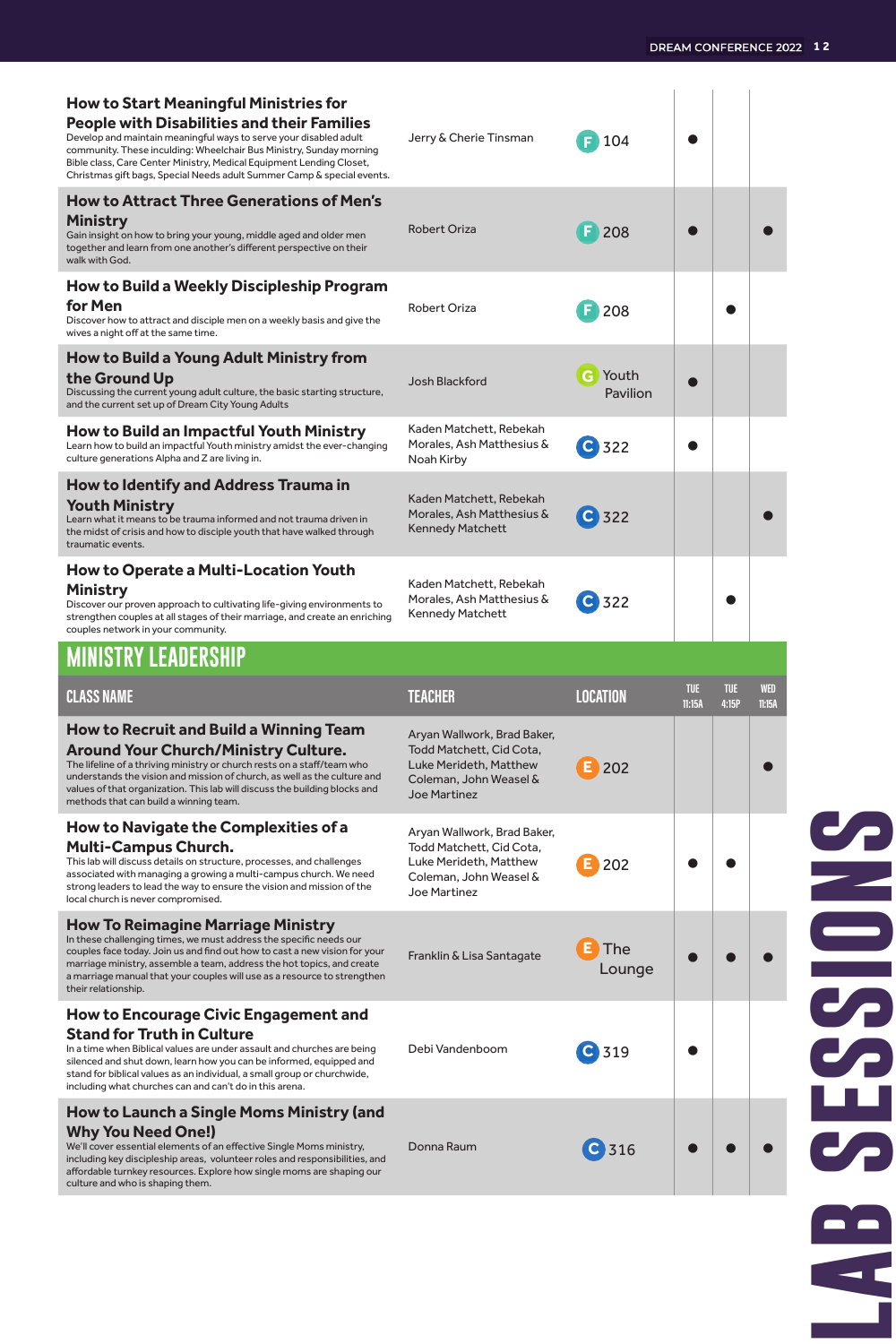### **lab series and the session series of the session of the session of the session of the session of the session of the session of the session of the session of the session of the session of the session of the session of the How to Build a Multi Generational Women's Ministry** Aubrey Matthesius, Alison **H** Childrens  $\bullet$ n this class we will teach you the multiple ways that you can bridge the Wallwork & Renee Matchett Pavilion age gap of all women and bring them together for a greater cause. We will share the various ways we reach women all throughout the year. **How to be a Woman that Balances Ministry and Family Panel** Aubrey Matthesius, Alison **H** Childrens  $\bullet$ Learn from an amazing panel of pastors, pastor wives, and leaders who have learned the ins and outs of balancing ministry life with home life. Wallwork & Renee Matchett Pavilion This will be a Q&A session where you can ask questions and receive answers. **Navigating the Changing Culture and How to Protect Your Ministry** As a Christian ministry, how do you address the changing cultural views on issues such as sexuality, marriage, and gender identity? How can Sherri Huston (Alliance Defending Freedom) **F** 205 your ministry love and serve everyone while not giving into the shifting morality of the day? This session will explore the recent cultural and legal challenges the Church is facing so you can become equipped to handle these trials in the coming days. At ADF, our mission is to STAND with you so together we can keep the door open for the Gospel. **El DNA De La Iglesia Dream City (Dream City Church's DNA)** Lee Luna **F** 203 **e c** El proceso de asimilación, primeras impresiones, próximos pasos, La misión y la visión. (The assimilation process, first impressions, next steps, The mission and vision.) **Como Crear Historias Visuales (how to create visual stories)** Aprenderás con detalle cómo usar historias visuales para moldear tu Betsy & Tuly Luna **F** 202 ministerio, y como poder usar los medios sociales para compartir el evangelio. (This class will detail how visual storytelling shaped our ministry and how you can use Visual media to spread the gospel) **Como Alcanzar Nuestra Comunidad Como Alcanzar Nuestra Comunidad**<br>This lab will teach you how to reach the community around you. Daniel Camargo **F** 204 **F** 201 **How to Start a Spanish Ministry (English)** Learn to reach the Latino community. We will teach you how to use Lee & Tuly Luna **F** 202 English-to- Spanish interpretation and will discuss how to train your team for success. **How to Track and Retain First Time Guests** Tim Moza & Renee Matchett **H** Childrens If you desire to be a sticky church, this lab is for you. Here we will sha  $\bullet$ the method Dream City has used, in multiple contexts, to skyrocket the Pavilion retention of first-time guests and track this data **How to Build a Stewardship Ministry** Kingdom Builders is a group of committed people giving over and above the Tithe to advance the Kingdom of God. Through intentional living Dale Lane & Jeff May **F** 109 (Financial Peace University classes) abundant sacrifice, the body of Christ comes together to free our Families from debt and to support the Work of God. Your generosity is the catalyst that helps us change our world. **How to Build a Leadership Pipeline**<br>For pastors/leaders who wish to train leaders for ministry through a For pastors/leaders who wish to train lead For pastors/leaders who wish to train leaders for ministry through a Josh Moza<br>college internship or discipleship program.  $\frac{1}{\sqrt{2}}$ **How to become a Dream City College Student** Josh Moza **C** 321 For anyone who is interested in learning more about earning a degree and receiving ministry experience through Dream City College. **How to Build a Dynamic Volunteer Culture** A thriving church is founded on volunteers. This lab will show you how Tim Moza **F** 209 ● ● Dream City has built a volunteer culture that serves both the mission of the church and the volunteers themselves **How to Illustrate your Pastor's Sermon** Production **CENTER** Siobhan Klos **A** Production How to support and enhance your pastors sermon using props and visual aids. **How to Approach Common Audio, Video, Lighting Issues - Q&A** Shawn Smith & the AVL In this class we will talk through common practices, system setups, and Shawn Smith & the AVL<br>Team **A** Upstairs Backstage road blocks of church AVL. There will be a large question and answer portion with the Dream City Church AVL Tea **How to Select What Equipment is Right for You**

In a tech world full of very different options, how do you pick the right equipment for your churches needs? In this class we will discuss the process we go through in our equipment selection process and some basic do's and don'ts in the equipment selection process.

**A** Upstairs **A** Upstairs **A** Upstairs **A** Upstairs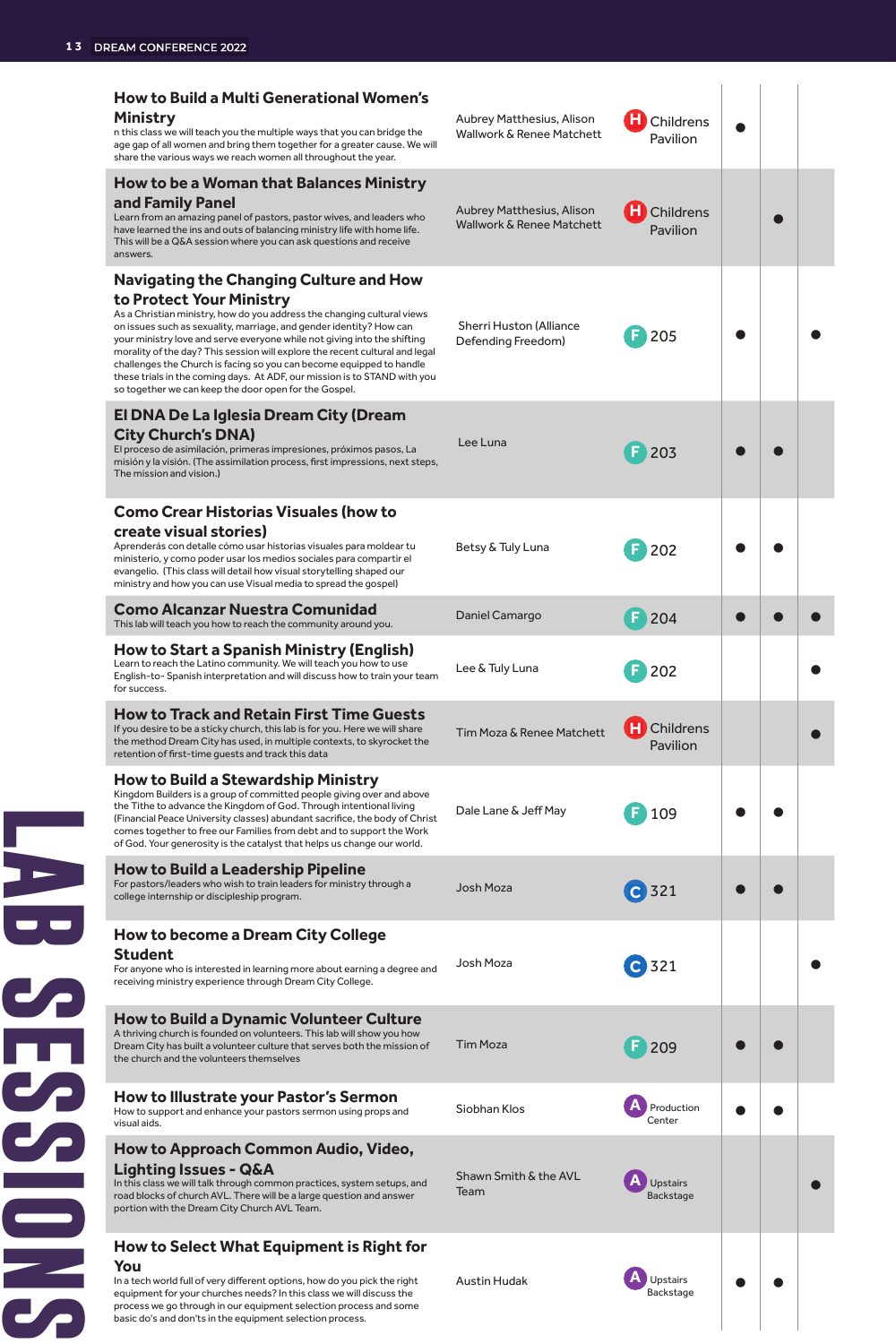| <b>How to Develop an Effective Care Ministry</b><br>This class will address system and process for care ministry, application<br>of care ministry process, and development of volunteers.                                                                                                                                                                                                                                                                                       | Jim Black                                                                      | $C$ 317         |                      |                     |               |
|---------------------------------------------------------------------------------------------------------------------------------------------------------------------------------------------------------------------------------------------------------------------------------------------------------------------------------------------------------------------------------------------------------------------------------------------------------------------------------|--------------------------------------------------------------------------------|-----------------|----------------------|---------------------|---------------|
| OUTREACH                                                                                                                                                                                                                                                                                                                                                                                                                                                                        |                                                                                |                 |                      |                     |               |
| CLASS NAME                                                                                                                                                                                                                                                                                                                                                                                                                                                                      | <b>TEACHER</b>                                                                 | LOCATION        | <b>TUE</b><br>11:15A | <b>TUE</b><br>4:15P | WED<br>11:15A |
| How to be the Leading Voice on Human<br>Trafficking in your Community<br>Learn how to start the conversation on human trafficking in your<br>community and build a community team to help your ministry fight<br>human trafficking.                                                                                                                                                                                                                                             | Jeff May, JoAnna Shipe,<br>Michelle Coleman & Kristie<br><b>Barnett Sexton</b> | $C$ 323         |                      |                     |               |
| How to "REACH" the "Underserved" in your<br>Community<br>Learn practical ways to build an outreach ministry with your church family.<br>How to create a "Project, Love Your Neighbor" objective. Reaching out to<br>others, sharing the Good News of Jesus Christ so that His Church, your<br>church grows and brings in the harvest in your community.                                                                                                                         | Perry Baugher                                                                  | 102             |                      |                     |               |
| How to Distribute Food to the Community<br>This class will focus on the operations of running a food bank. You<br>will learn how to create a plan, volunteer management, marketing,<br>distributing food processes, resources and more.                                                                                                                                                                                                                                         | Pamela Trudeau                                                                 | Mom's<br>Pantry |                      |                     |               |
| How to Reach the At-Risk Families and<br>Youth in your Community<br>This class will help you understand how to be a resource in your<br>community to help keep families together. We will also talk about how to<br>resource the aged out foster youth in your community.                                                                                                                                                                                                       | Steve & Teri Vogel                                                             | 108             |                      |                     |               |
| How to Grow a Ministry in a Small Town<br>Growing a ministry in a small town, with closely knit populations where<br>everyone knows everyone else, can seem like an impenetrable mission<br>field. You'll hear the Short Creek story of how we wove the ministry into a<br>closed-off fundamentalist Mormon community. Also touching on cultural<br>challenges in small towns, such as those on the Indian reservations or cult<br>communities across the nation.               | Luke & Konstance Merideth                                                      | 107             |                      |                     |               |
| How to Revolutionize Your City's Response<br>to Human Trafficking                                                                                                                                                                                                                                                                                                                                                                                                               | <b>Brian Steele</b>                                                            | $F$ 207         |                      |                     |               |
| <b>How to Take Your Dream Center or</b><br>Outreach Ministry to World-Class Levels<br>This class will focus on the operations of running a food bank. You<br>will learn how to create a plan, volunteer management, marketing,<br>distributing food processes, resources and more.                                                                                                                                                                                              | <b>Brian Steele</b>                                                            | 207             |                      |                     |               |
| <b>How to Integrate Adverse Childhood</b><br><b>Experiences and Trauma Informed Care into</b><br>your Ministry<br>Introducing what Adverse Childhood Experiences (ACEs) are and how<br>to understand basic trauma informed care skills to integrate simple<br>principles into your ministry. Recognizing and understanding how trauma<br>affects a person is crucial to building relationships, in care ministries or<br>any congregation.                                      | Luke & Konstance Merideth                                                      | $F$ 107         |                      |                     |               |
| <b>Launching a Dream Center or Outreach</b><br>Initiatives in your City from the ground up!<br>Are you looking to extend beyond your church walls in new and innovative<br>ways that will ignite passion and purpose in your congregation and unite<br>the city? Learn what it takes to grow from the ground up and build a solid<br>foundation that will last.                                                                                                                 | Matthew & Michelle<br>Coleman                                                  | 102             |                      |                     |               |
| <b>How to Build a Discipleship Culture</b><br>Most churches desire to make a greater impact in the lives of those they<br>reach through their outreach into communities and intentional support<br>for those who need it most. This breakout session will give practical tips<br>on how to grow a culture of discipleship for your teams and examples of<br>how this culture can enhance the effectiveness of your strategy to reach<br>the people God has called you to serve. | <b>Michael Carroll</b>                                                         | F103            |                      |                     |               |